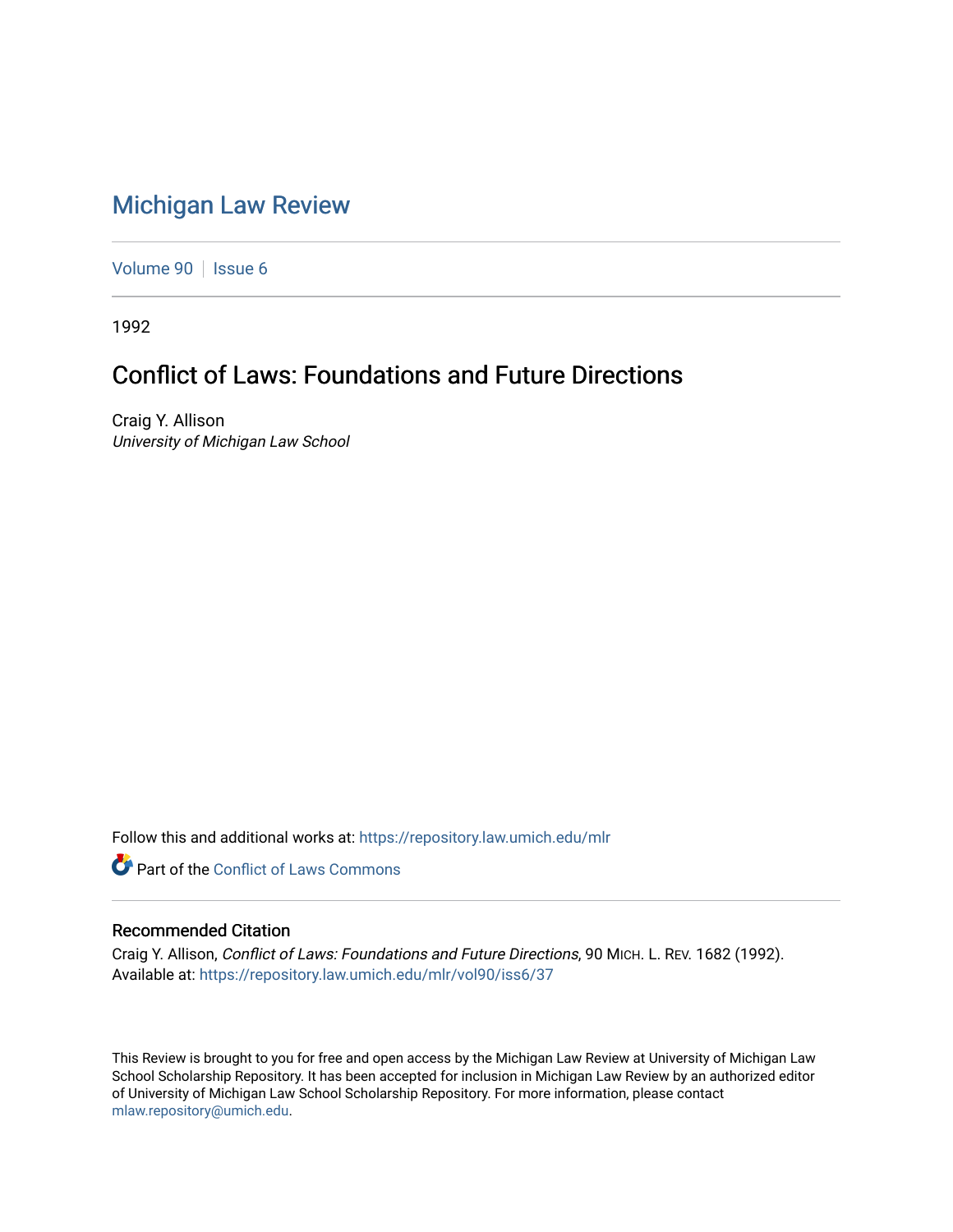CONFLICT OF LAWS: FOUNDATIONS AND FUTURE DIRECTIONS. By *Lea Brilmayer.* Boston: Little, Brown & Co. 1991. Pp. xvi, 240. \$12.95.

According to *Ecclesiastes*, there is nothing new under the sun.<sup>1</sup> Nowhere are these words more apt than in the field of conflicts of laws. Each generation of conflicts scholars batters down the work of its predecessors and builds in its place a new theoretical edifice, only to have the next generation go to work mining the walls. When the walls have tumbled down and the ground is plowed with salt, the attackers begin building anew. And the ideas they use to build their new creation bear an uncanny resemblance to those that were demolished by the previous generation. Little changes in this cycle except the pace of destruction and rebuilding, which quickens with each succeeding generation. Progress is measured in original combinations of old ingredients, rather than in the discovery of truly novel ideas.

Conflict-of-law theory nevertheless has great practical importance, especially in the United States, where fifty sovereign states and a handful of territories and districts compete with the federal government to make differing and overlapping laws. The American legal system provides a natural laboratory for conflict-of-law theories and has always forced Americans to take conflicts seriously. Other nations and conglomerations of nations - for example, the European Community and the Commonwealth of Independent States  $-$  may soon have similar problems to confront, as they bundle once-unitary legal systems into newly created confederations.

Professor Lea Brilmayer's latest work, *Conflict of Laws: Foundations and Future Directions,* 2 contains an exposition and a critique of recent conflict-of-law theories. It also advances a new theory, which Brilmayer calls rights-based analysis. This new theory unsurprisingly rejects most of the theoretical underpinnings of the currently fashionable conflicts theory, governmental interest analysis. Even less surprisingly, the new theory brings back some of the elements of the previous generation's conflicts theory, vested rights. This book, which in its early chapters sets out the cyclical nature of conflicts of law, is thus ironically a product of that cycle.

Chapter One describes and attacks the vested rights theory of Joseph Beale, which culminated in the first *Restatement of the Conflict* 

<sup>1. &</sup>quot;The thing that hath been, it is that which shall be; and that which is done is that which shall be done: and there is no new thing under the sun." *Ecclesiastes* 1:9.

<sup>2.</sup> Lea Brilmayer is Nathan Baker Professor of Law, Yale University. Her previous works include AN INTRODUCTION TO JURISDICTION IN THE AMERICAN FEDERAL SYSTEM (1986) and JUSTIFYING INTERNATIONAL ACTS (1989).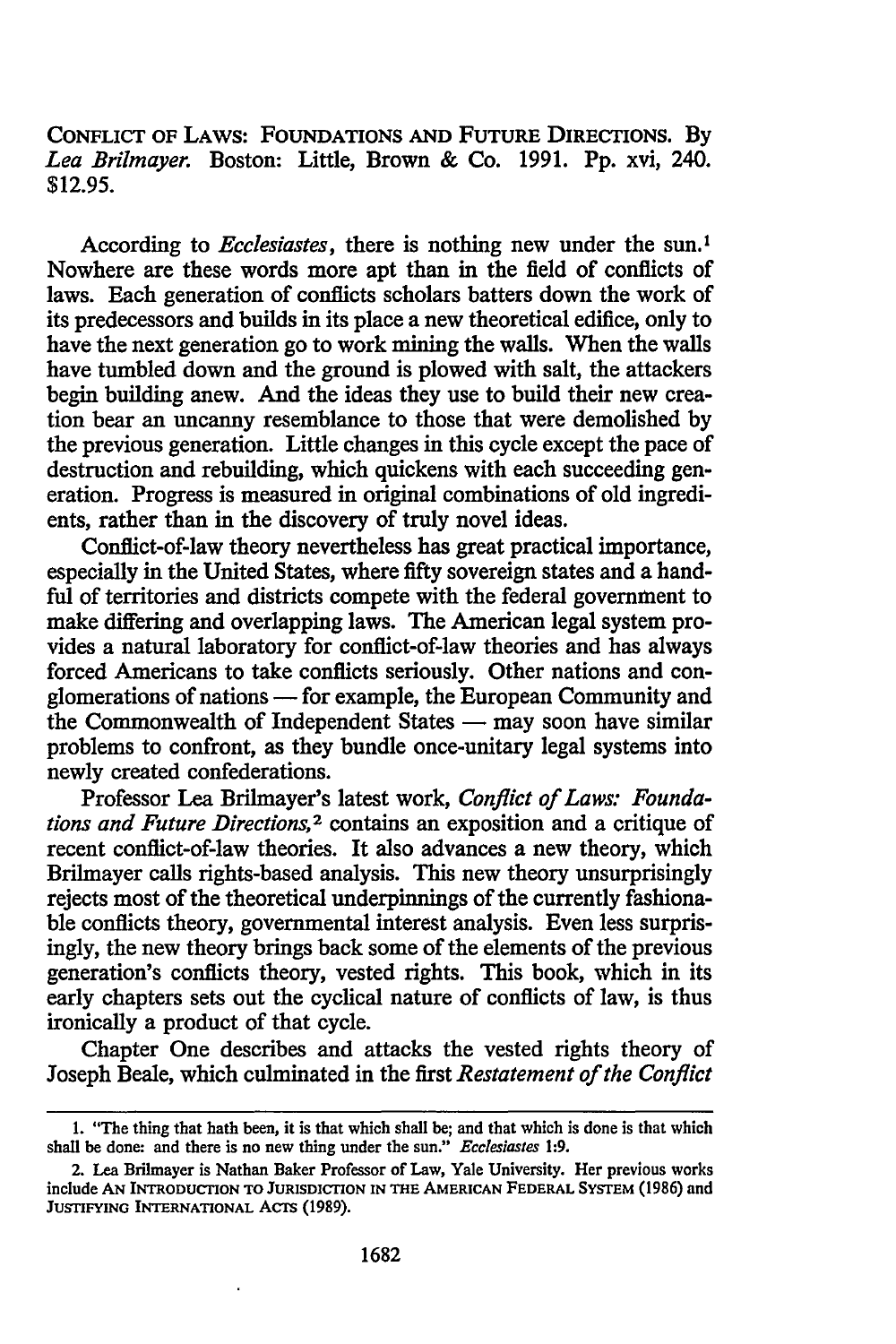*of Laws* in 1934 {p. 18). Vested rights requires a set of conflicts rules external to the laws of individual states. Judges use these external rules, found in the general common law, to answer choice-of-law questions.<sup>3</sup> The courts adjudicate cases using the positive substantive law of a particular state, but they choose that substantive law by reference to general common law  $-$  a natural law concept.

Regardless of the similarities between some elements of Brilmayer's rights-based analysis and Beale's vested rights theory,4 Brilmayer in no way advocates a return to the days of the first *Restatement.* Conflicts scholars may agree on little else, but they stand united in their antipathy toward vested rights. "We are all positivists now" might be the motto of modern conflicts scholars, including Brilmayer, who universally reject the natural law implications of vested rights.<sup>5</sup> Brilmayer shows that the intellectual basis of vested rights vanished with the disappearance of the belief in a general common law (pp. 35-36).

Brilmayer's book begins in earnest in Chapter Two, where she describes and provides trenchant criticism of the conflicts theory currently in vogue  $-$  governmental interest analysis. Interest analysis, first propounded by Brainerd Currie in the 1950s and 1960s,<sup>6</sup> has received wide scholarly support because it meets two common criticisms of the vested rights theory. First, interest analysis purports to find its source of authority in the internal, positive law of the state, not in an external, general common law that modern scholars find meaningless.<sup>7</sup> Second, interest analysis rejects the notion of jurisdiction-selecting rules - that is, choice-of-law rules that select a particular state's substantive rules without reference to the content or underlying policies of those rules {pp. 59-60). To interest analysts, law is a purposive activity, and choice of law makes no sense unless it takes into account the

4. For example, as the names of the two theories imply, both endow litigants with choice-oflaw rights, although the nature of these rights differs considerably. Moreover, both theories rely on norms external to the state's positive law. *See infra* notes 17-18 and accompanying text.

*5.* Brilmayer lists only one modern scholar, Perry Dane, who offers even a partial defense of vested rights theory. P. 194 n.10; *see* Perry Dane, *Vested Rights, "Vestedness," and Choice of Law,* 96 YALE L.J. 1191 (1987).

6. P. 43. The reader can find much of Currie's work regarding interest analysis in BRAINERD CURRIE, SELECTED EssAYS ON THE CoNFLICT OF LAWS (1963).

7. "The problem [with vested rights theory] was not the particular rules themselves but the 'metaphysical apparatus of the method.'" P. 44 (citation omitted).

<sup>3.</sup> For example, under the first *Restatement,* the law to be used in a dispute over contract validity is the law of the place of contract formation. REsrATEMENT OF CoNFLICT OF LAWS § 332 (1934). But if the offeree mails the acceptance, the place of formation depends on whether the court applies the mailbox rule, which is not the law in every jurisdiction. How can the court make this initial determination of the place of formation without already knowing which state's contract laws should apply? Beale solved this dilemma by specifying that the court was to use the "general" law of contracts to determine the place of formation, not the law of the forum or any other state's law. Beale instructed the courts to follow the mailbox rule, which he considered to be part of the general common law of contracts. Pp. 36-37.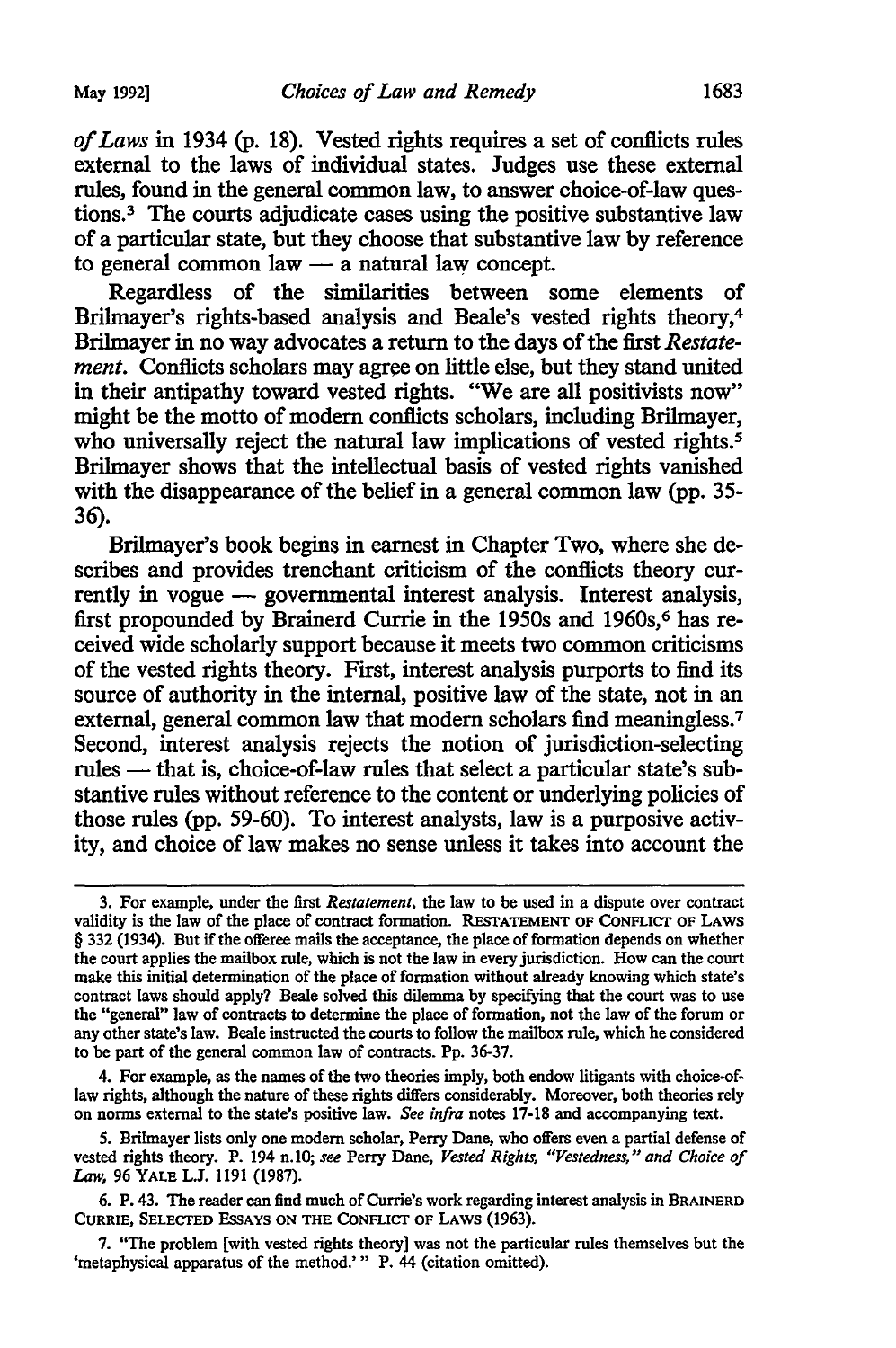policies and purposes behind the applicable state's law.8 Interest analysis seeks to select the proper law by examining whether the application of a state's law in a multistate case will further the policies of that law (p. 46).

Brilmayer believes that interest analysis suffers from one of the worst flaws of vested rights theory: the theory, as set out by Currie, turns out in practice to be jurisdiction-selecting, even while its exponents maintain that it is sensitive to the purposes of the laws it selects. Vested rights and interest analysis, she asserts, differ only in the type of contacts they consider relevant to choice of law decisions. Vested rights theory looks at territorial factors (for example, the place of injury in tort actions), while interest analysis looks at the domiciles of the parties (pp.  $57-61$ ).

Brilmayer arrives at this conclusion by analyzing a series of hypothetical multistate cases under Currie's theory (pp. 56-60). Currie divides all conflicts cases into one of three categories: false conflicts, true conflicts, and unprovided-for cases (p. 47). Brilmayer points out that Currie's false conflict cases usually occur when the two parties share the same domicile (p. 58). In these cases, the court simply chooses the law of the common domicile. True conflicts occur when the parties have different domiciles and the two states have conflicting laws (p. 58). Currie's solution is to apply the law of the forum. Unprovided-for cases occur when the parties have different domiciles, and neither state has an interest in applying its law (p. 59). Currie's solution is again to apply the law of the forum. Brilmayer points out that the domiciles of the parties alone supply the correct choice of law. The court need not actually look at the policies or interests behind the laws. Thus, Currie's theory is jurisdiction-selecting.<sup>9</sup>

Brilmayer's analysis contains valid criticism of Currie's theory. Thirty years have passed since Currie presented the theory, however, and other scholars have continued to refine it. Her criticisms of Currie do little to weaken the analysis of these later scholars. For example, Professor Larry Kramer asserts that Currie was wrong in hypothesizing the unprovided-for case; Kramer maintains that no such category actually exists. 10 He asserts that most of Currie's supposedly unprovided-for cases are actually either true or false conflicts.<sup>11</sup> Under

11. According to Kramer, in the rare case where there really is no state that has an interest in applying its laws, the plaintiff simply has no cause of action. Kramer considers this situation

<sup>8. &</sup>quot;The courts simply will not remain always oblivious to the true operation of a [vested rights] system that, though speaking the language of metaphysics, strikes down the legitimate application of the policy of a state •... " CuRRIE, *supra* note 6, at 181.

<sup>9.</sup> Pp. 59-60. Brilmayer offers two qualifications to her charge that Currie's theory is jurisdiction-selecting: territorially triggered interests and the interest in interstate restraint might cause the forum to look at state policies. P. 61. But she considers these considerations "anomalous" to Currie's method.

<sup>10.</sup> Larry Kramer, *The Myth of the "Unprovided-for" Case,* 75 VA. L. REV. 1045 (1989).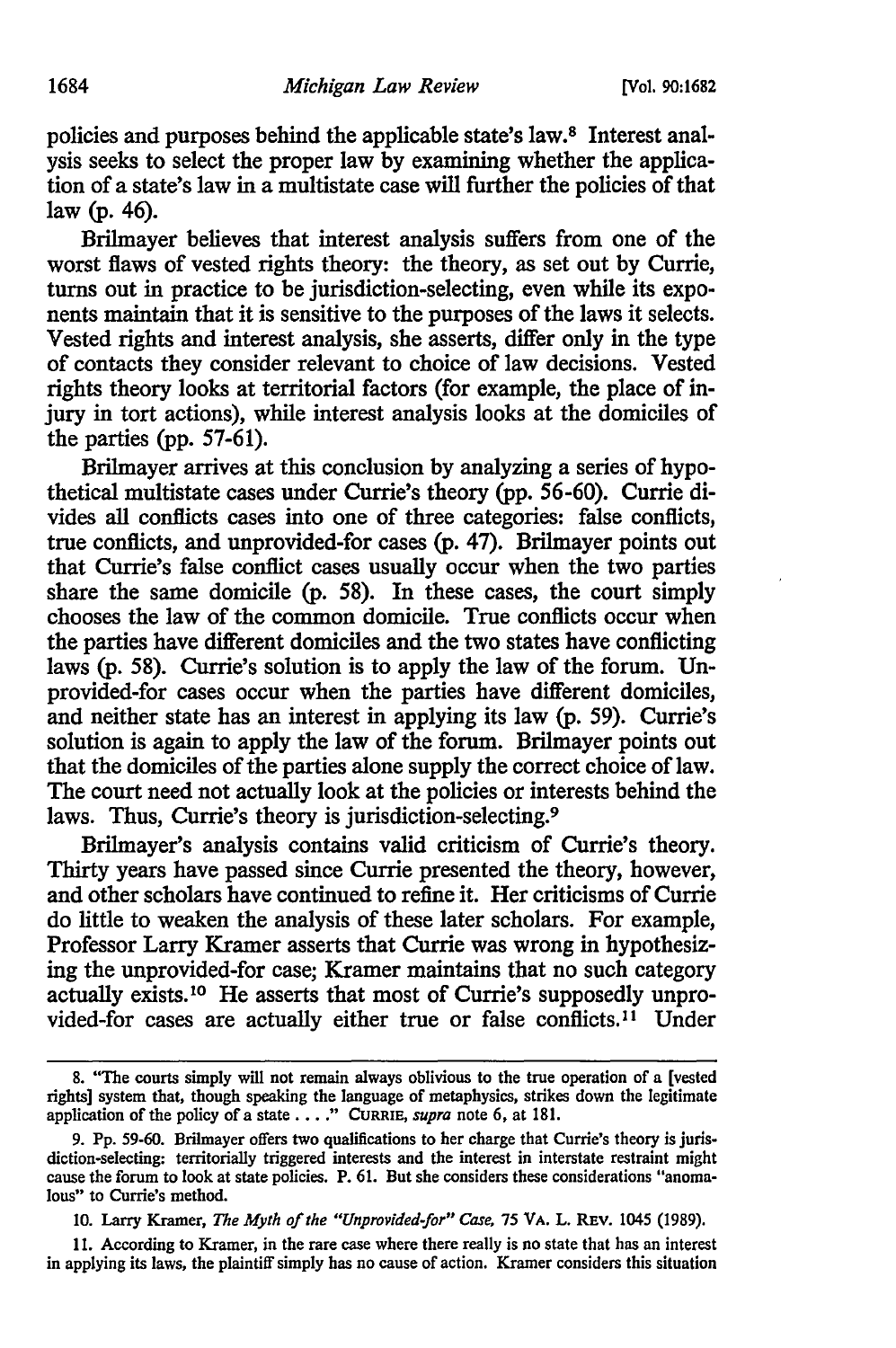Kramer's analysis, interest analysis is no longer jurisdiction-selecting. To decide whether the cases that Currie thought fell into the unprovided-for category are true or false conflicts, the analyst must examine the policies behind the laws of the two states. Knowledge of the domiciles of the parties is no longer sufficient to choose the correct law.

Brilmayer also criticizes Currie's theory because of its shortsighted view of state interests (p. 71). Currie intended to create a theory allowing a state to pursue its own interests in its choice-of-law policies, just as that state does in applying its substantive law. Thus, Currie's solution to a true conflict  $\frac{1}{x}$  a case in which both the forum and another state have an interest in applying their own laws  $-$  is to apply forum law (p. 47). Currie believed that each state furthers its own interests by applying forum law. This solution, however, fails even on its own terms. If Michigan courts ruthlessly apply Michigan law in every multistate case in which its laws conflict with the laws of other states, Michigan can expect no cooperation from Ohio when Ohio litigates a multistate case with important Michigan connections. Brilmayer points out that Michigan may sometimes pursue its longterm interests more effectively by deferring occasionally to the interests of other states. By deferring, Michigan can expect reciprocity from other states in cases litigated in the courts of other states (p. 71). Thus, a state's interest in cooperation is often as substantial as its interest in applying its own laws.

Chapters Four and Five provide Brilmayer's response to her criticisms of interest analysis. In Chapter Four, she offers her thoughts on improving interest analysis. She discusses various game theory models of cooperation that would induce a state to defer to foreign law (pp. 155-60). In the end, Brilmayer comes to the unhappy conclusion that the enlightened self-interest of the state courts is unlikely to generate sufficient cooperation to further each state's interests optimally (p. 163). She believes that an outside group will have to create a structure of cooperation that each state can adopt (pp. 181-84). Her favored choice is a uniform act adopted by all states, preferably a new restatement from the American Law Institute (pp. 185-89).

Brilmayer seems less than optimistic that her solutions will solve the problems of interest analysis. 12 Chapter Five, in which she sets out a new theory of rights-based analysis, shows why. Brilmayer's heart simply isn't in improving interest analysis. Even if scholars correct the  $shortcomings$  of interest analysis discussed above  $-$  the shortsighted view of state interests and the jurisdiction-selecting nature of the anal-

to be equivalent to a purely domestic case in which the plaintiff fails to establish a cause of action. He sees no reason to invent an exotic name for this unsurprising occurrence. *Id.* at 1063-64.

<sup>12.</sup> For example, she only discusses her proposed improvements to interest analysis after suspending some of her strongest reservations about the theory. P. 145.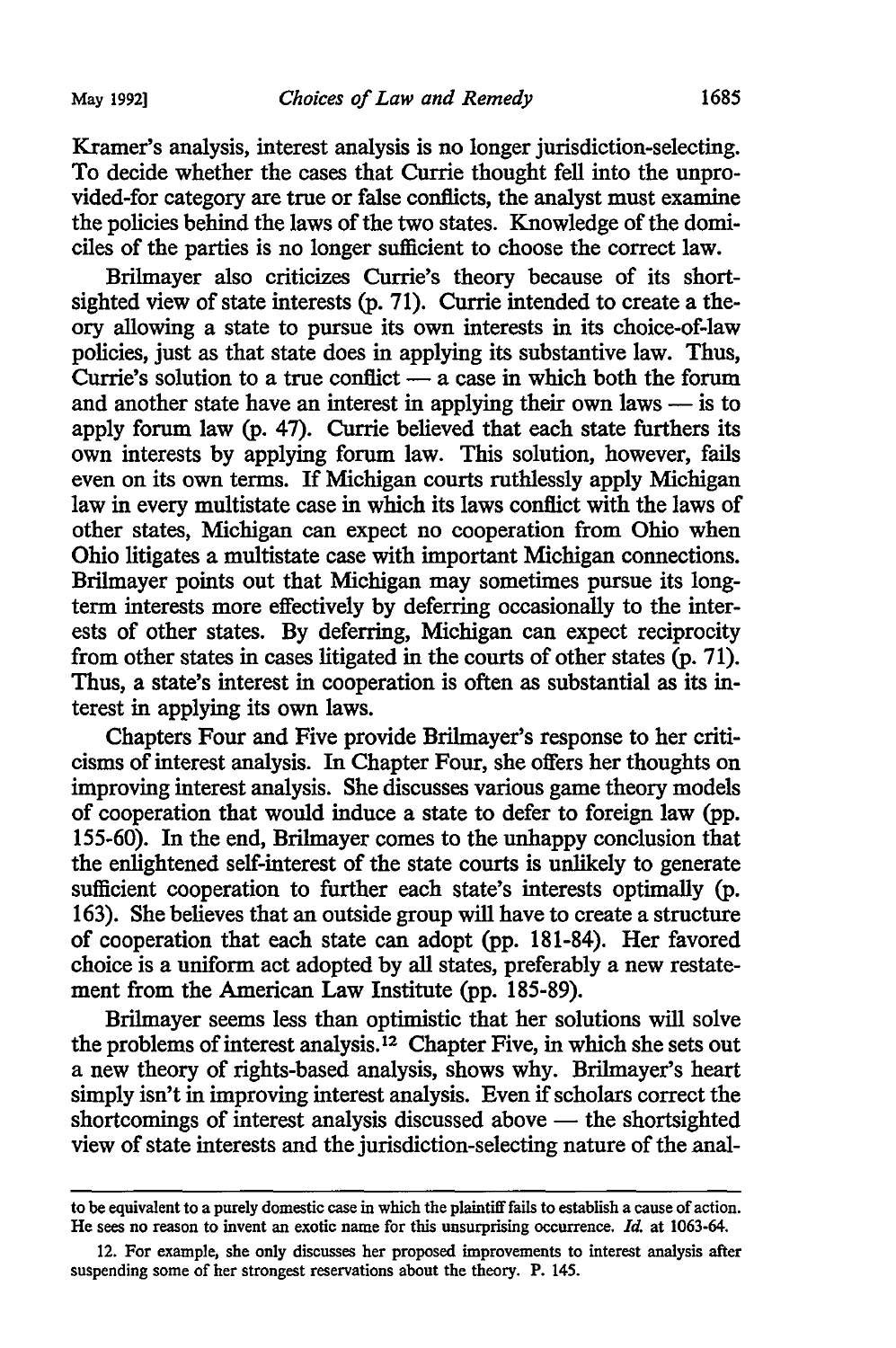ysis - Brilmayer believes interest analysis is incapable of taking into account considerations necessary to a just choice of law system.

The facts of *Allstate Insurance Co. v. Hague* 13 illustrate the flaws Brilmayer sees in interest analysis. *Hague* was a wrongful death suit brought in a Minnesota court by the widow of a man who was killed in a motorcycle accident. The accident occurred in Wisconsin, and both the plaintiff's decedent and the defendant were residents of Wisconsin. The Minnesota trial court applied pro-plaintiff Minnesota law, rather than the more restrictive Wisconsin law, even though the plaintiff could point to only one relevant connection with Minnesota: she had moved to Minnesota after the accident. <sup>14</sup>

Under interest analysis, the court's choice of Minnesota law was perfectly proper. The plaintiff was a resident of Minnesota, and Minnesota tort law sought to protect Minnesota plaintiffs. Thus, Minnesota had an interest in applying its law. That the plaintiff became a Minnesota resident only after the accident is irrelevant to the analysis. <sup>15</sup>

The reader who is something other than an interest analyst will probably find something intuitively wrong with this result. Why should Minnesota be able to impose its law on a defendant with such a tenuous connection to the state? Interest analysts may respond that the court was indeed wrong; if the court had a clearer idea of Minnesota's true interests, it would defer to Wisconsin, so that Wisconsin would reciprocate in cases that implicated important Minnesota interests. But Brilmayer would claim that this response does not meet our real objection. The court was not wrong because it misunderstood Minnesota's true interests; it was wrong because subjecting the defendant to Minnesota law was *unfair* (p. 198).

This intuition is the basis of Brilmayer's fundamental criticism of interest analysis. The theory is inadequate because unfairness is simply not in its vocabulary. According to Brilmayer, interest analysis is consequentialist: if applying a law would further its values, the state has an interest in its application.<sup>16</sup> As Brilmayer points out, "the problem with consequentialist reasoning is that it is indifferent to what the parties deserve" (p. 202).

The deficiencies of interest analysis lead Brilmayer to rights-based

<sup>13. 449</sup> U.S. 302 (1981). Brilmayer sets out a hypothetical with facts similar to *Hague* on page 197.

<sup>14. 449</sup> U.S. at 305-06.

<sup>15.</sup> Currie himself rejected applying local law in cases of after-acquired domicile. *Seep.* 197. He therefore would have disagreed with the result in *Hague.* Brilmayer correctly points out, however, that Currie was unable to justify his rejection in terms of interest analysis; he found the need to explain his rejection in terms of vested rights. P. 197 n.23.

<sup>16.</sup> P. 200. For example, one of the values of state tort law is compensation of state residents who are victims of torts. The Minnesota court could thus properly find an interest applying Minnesota law to the plaintiff in *Hague* by virtue of her Minnesota residence alone.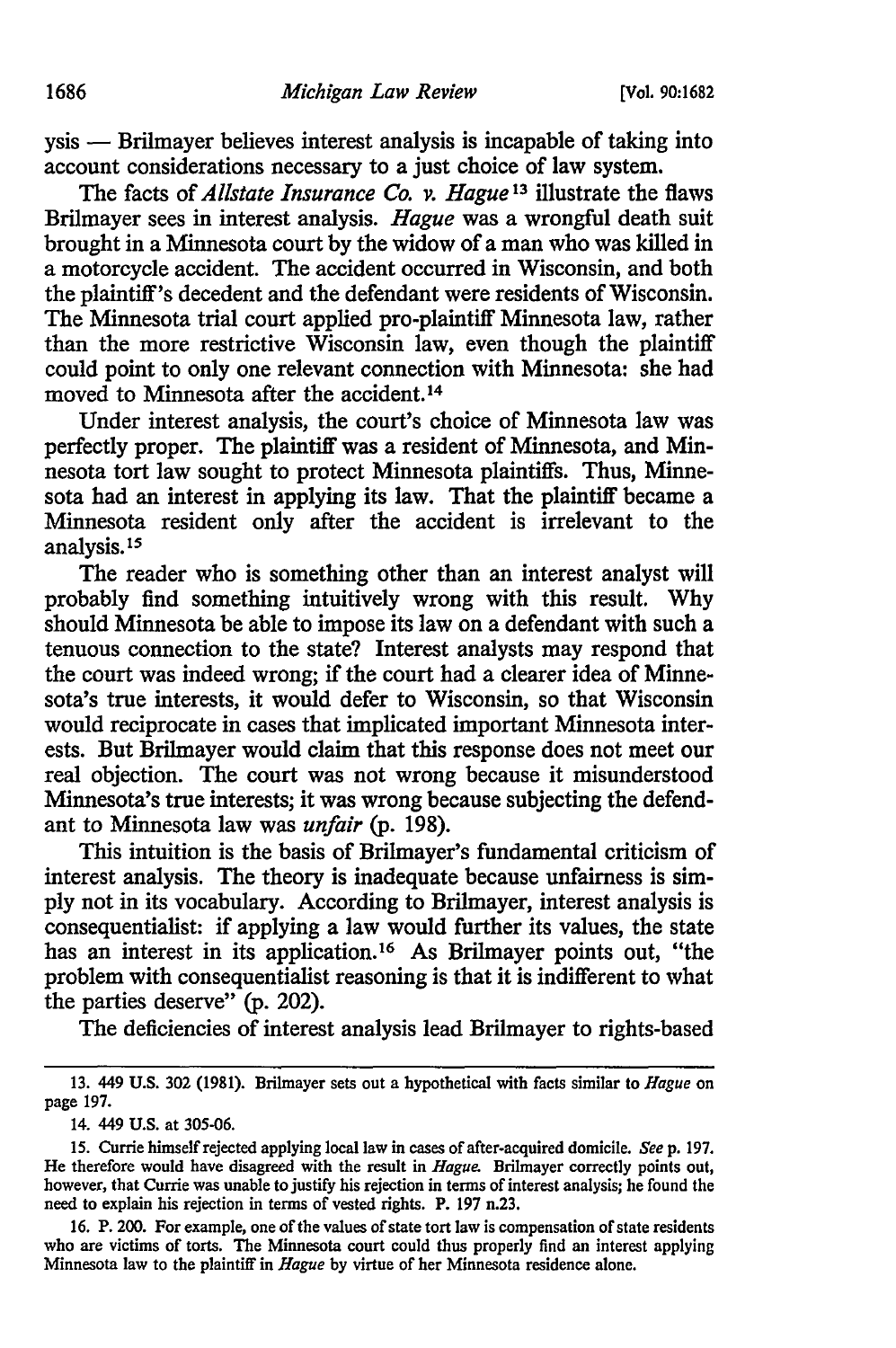analysis. Brilmayer wishes to endow litigants with choice-of-law rights that "arise out of the fact that the state's legitimate authority is finite  $\ldots$  " (p. 206). These are negative rights; they grant a party the right to be let alone (p. 195). Her theory is not consequentialist; she looks not to the consequences of her theory on the furtherance of state policies, but to the fairness of a state's applying its law to an individual. Brilmayer's rights-based analysis thus reverses the concerns of interest analysis: rights-based analysis focuses on the party who suffers the burdens of the law, not on the party who enjoys its benefits (p. 213).

Brilmayer uses these principles to derive several bases for legitimate state coercion of a party who is disadvantaged by the application of local law. The most important of these is consent. A state should not apply a law unless the party burdened has consented to its application (p. 210). This consent, however, need not be express; Brilmayer would accept domicile or voluntary engagement in local conduct as a sufficient expression of consent to allow a court to apply local law (p. 230). Another basis of legitimate state coercion is mutuality. By this, Brilmayer means that a state should not hold a party to the burdens of a rule "except in situations where it would help him or her if the tables were turned" (p. 223). Brilmayer's example of a choice-of-law rule that fails the mutuality test is one that requires the court to apply the law of the state that is more advantageous to in-staters and disadvantageous to out-of-staters (p. 223).

Rights-based analysis has several limitations, only some of which Brilmayer acknowledges. First, as in interest analysis, rights-based analysis will often point to more than one state whose law a court may legitimately apply (p. 194). The problem of rights-based true conflicts will thus arise. Brilmayer suggests that courts apply her rights-based theory in conjunction with interest analysis. She would apparently have the courts apply rights-based analysis as an initial screening device to eliminate inappropriate states' laws, and then apply interest analysis to eliminate other states (p. 194). But even this method will not eliminate all ambiguities in choice of law: the application of the laws of more than one state may satisfy both theories.

Second, rights-based theory, like vested rights, is external and objective.17 That is, the rights granted by the theory, such as "the right to be let alone," do not come from an internal lawmaking body of the state, such as the state legislature. The legislature would probably like to see its law applied to the greatest extent possible. The theory thus faces the same objection as vested rights theory: Where do these external norms come from, if not from positive law?

Brilmayer, of course, claims to be a positivist. She does not advo-

<sup>17. &</sup>quot;[R]ights are *supposed* to be objective. The forum is entitled not merely to disagree with other states on their concepts of rights but to conclude that other states are *wrong."* P. 205 n.39.